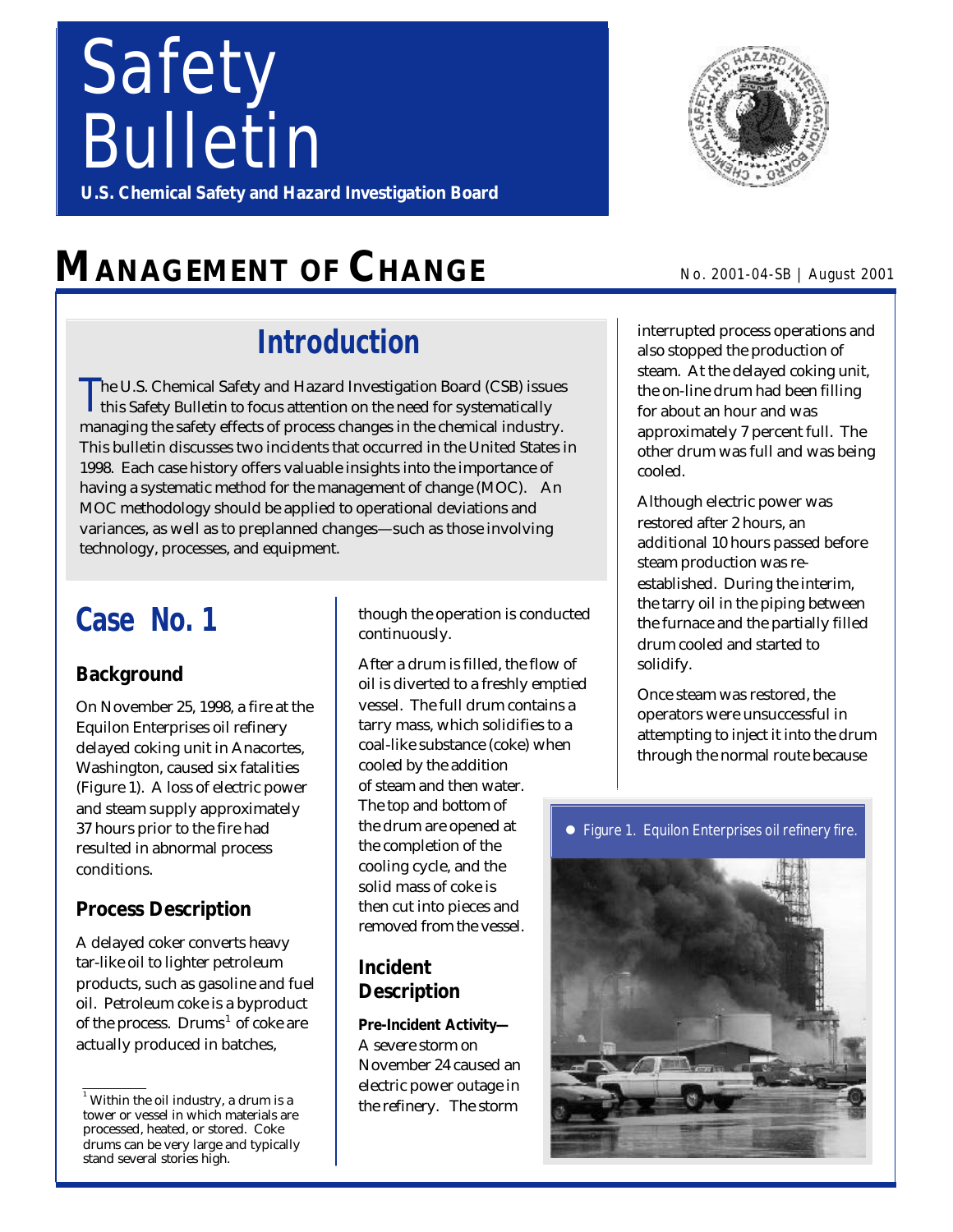of the plugged piping. (When normally injected, steam creates passages in the tarry mass through which cooling water can later flow. It also drives off remaining residual volatile petroleum and sulfur compounds from the coke.)

A process interruption in 1996 had also resulted in a partially filled drum. At that time, water was injected into the drum to cool the material inside. However, when the drum was opened, a torrent of water, heavy oil, and coke spewed out—which created a hazard and required a major cleanup. An internal investigation team recommended that procedures be written for cooling/emptying partially filled drums. However, this task was not completed.

On the day of the fire, neither the process supervisor nor the operators had any written procedures for handling partially

CSB Safety Bulletins offer advisory information on good practices for managing chemical process hazards. Actual CSB case histories provide supporting information. Safety Bulletins differ from CSB Investigation Reports in that they do not comprehensively review all the causes of an incident.



U.S. Chemical Safety and Hazard Investigation Board Office of Investigations and Safety Programs 2175 K Street NW, Suite 400 Washington, DC 20037 202-261-7600 *http://www.chemsafety.gov*

filled drums. The process supervisor was aware of the seriousness of the previous incident. He left instructions directing the night shift not to add any water, and instead to allow the drum and its contents to simply stand and cool overnight. On the following morning, he met with the operators to determine how to empty the partially filled drum. No engineers, who could have provided technical support, were present at this meeting**.**

**Preliminary Operations—**The supervisor and operators observed that the exposed part of the bottom flange of the drum felt cool to the touch. They also noted that temperature-sensing devices located beneath the insulation on the outside surface of the drum indicated approximately 230 degrees Fahrenheit (°F), as compared to the 800°F of a typically full drum.

One operator suggested adding 100 barrels of water to the drum. However, the supervisor was concerned about such a course of action because of the previous incident. Upon further discussion, they decided—because part of the drum felt cool, and the temperature-sensing devices read only 230ºF—that it was not very hot inside and it was safe to open the vessel as long as they first injected some steam.

An operator connected a steam hose to the oil inlet piping at the bottom of the drum. Several witnesses said that the steam warmed the top of the piping, but the bottom remained cool. It is likely that steam flow had been

established, but the rate of flow was low.

**Opening the Vessel—**Personnel expected a tarry mass to drain from the drum. The supervisor and process operator directed that the drum be opened with a minimum number of people present. Because they were also concerned that the limited flow of steam might not sufficiently strip all the toxic compounds from the tar inside the vessel, they required that the workers removing the bolts on the drum heads wear self-contained breathing apparatus.

The top head was unbolted and lifted from the drum. The bottom head was also unbolted and held in place by a hydraulic dolly. The operator then activated a release mechanism to lower the dolly. Witnesses reported hearing a whooshing sound and seeing a white cloud of vapor emanate from the bottom of the drum. The hot petroleum vapor burst into flames. The process supervisor, an operator, and the four contract personnel assisting were caught in the fire and did not survive (Figure 2).

After the incident, Equilon relocated the controls for the hydraulic dolly to allow workers to position themselves farther from a drum when opening it.

**Followup Analysis—**The supervisor and operators analyzed the situation and devised process changes to empty the drum. The relative coolness of the bottom flange erroneously suggested to them that the temperature inside the drum was also cool—when, in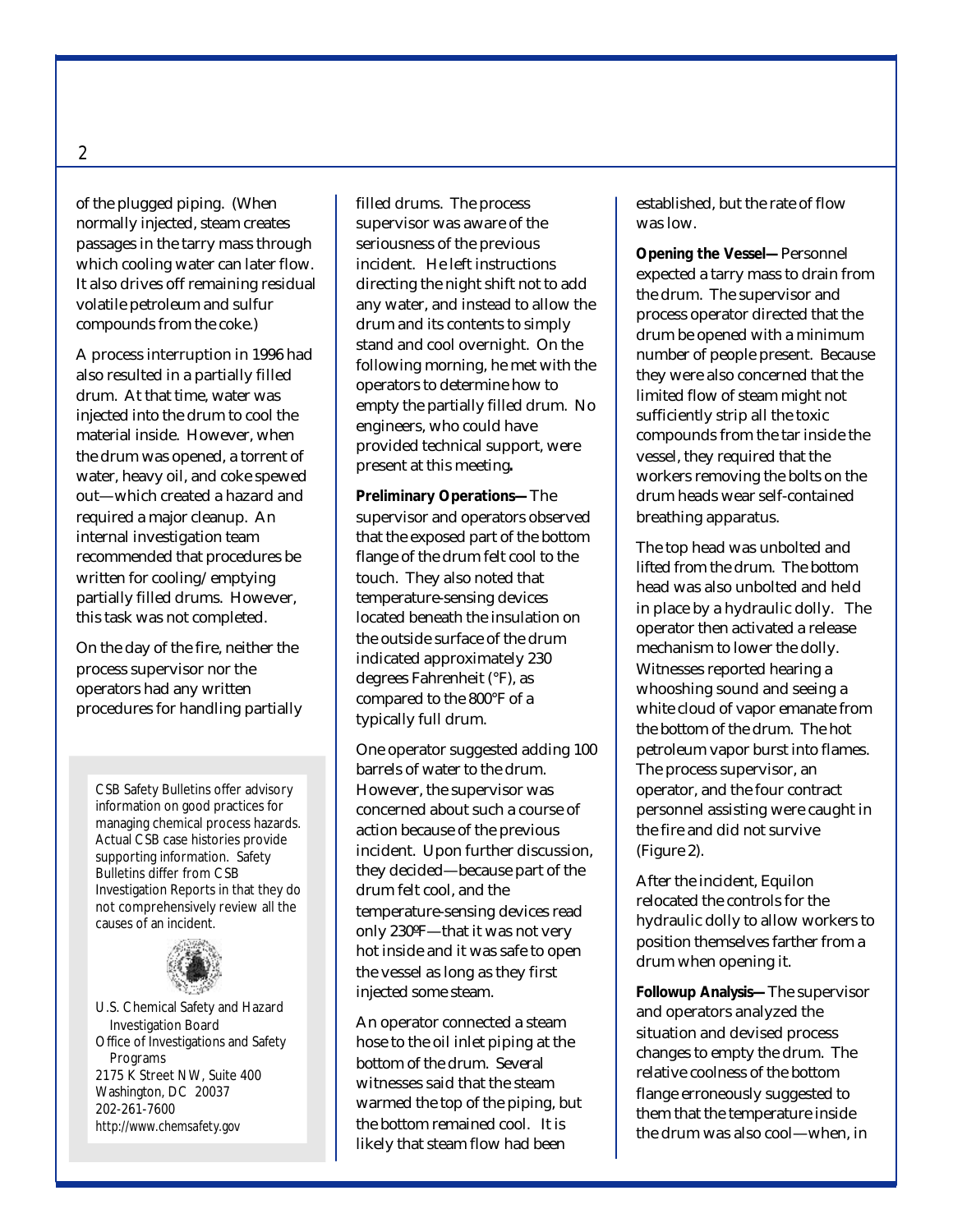



The relative coolness of the bottom flange erroneously suggested . . . that the temperature inside the drum was also cool—when, in fact, only the material adjacent to the inside walls had cooled.

fact, only the material adjacent to the inside walls had cooled.

Unknown to the coker unit personnel present, the core of the mass remained insulated from heat loss. Within the core, residual heat continued to break down the petroleum, creating a pocket of hot pressurized volatile oil. Had the limitations of temperature- sensing devices been better understood, personnel may have realized that

the low temperature readings were not representative of the hot core.

It was assumed that the entire drum contents had cooled to safe levels during the 2 days since the power failure. However, heat transfer calculations would have indicated that weeks would be required for the

drum contents to cool sufficiently via heat losses to the ambient environment.

#### **Lessons Learned**

Chemical processing enterprises should establish policies to manage deviations from normal operations. Systematic methods for managing change are sometimes applied to physical alterations, such as those that occur when an interlock is bypassed, new equipment is added, or a replacement is "not in kind." However, the Equilon incident underscores the need to have MOC policies that include abnormal situations, changes to procedures, and deviations from standard operating conditions.

For an MOC system to function effectively, field personnel need to know how to recognize which deviations are significant enough

l . . . the Equilon incident underscores the need to have MOC policies that include abnormal situations, changes to procedures, and deviations from standard operating conditions.

to trigger further review. It is essential to prepare operating procedures with well-defined limits for process variables for all common tasks. Once onsite personnel are trained on MOC policy and are knowledgeable about normal limits for process variables, they can make informed judgments regarding when to apply the MOC system.

Once a deviation is identified that triggers the MOC system, it is management's responsibility to gather the right people and resources to review the situation. The skills of a multidisciplinary team may be required to thoroughly identify potential hazards, develop protective measures, and propose a course of action.

The Equilon incident could have been avoided if the "change" was managed by a team experienced in hands-on operations, safety procedures, and engineering calculations. Written procedures for cooling and emptying partially filled drums, as recommended by an Equilon investigation team in 1996, might also have reduced the likelihood of this incident.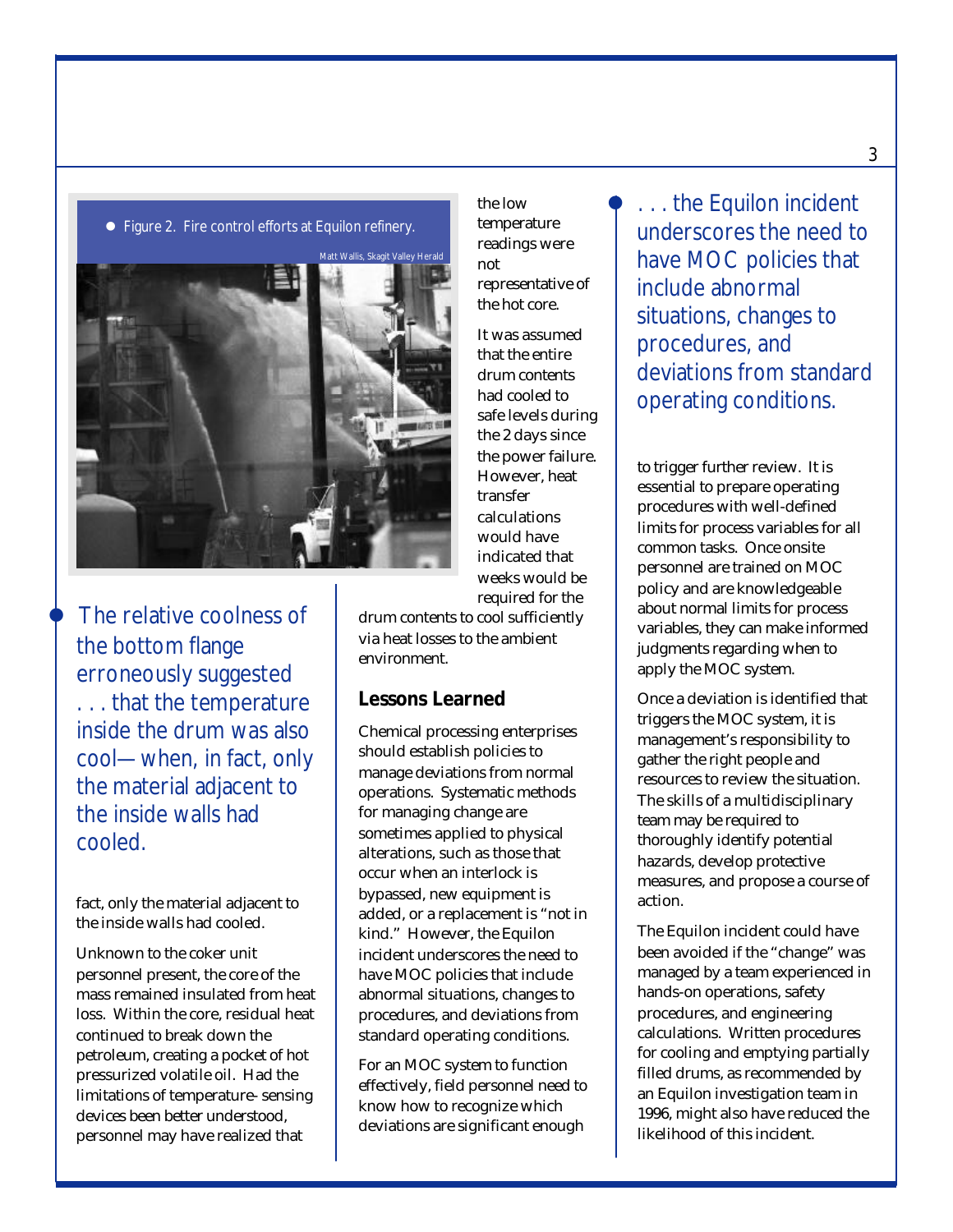The Equilon incident could have been avoided if the "change" was managed by a team experienced in hands-on operations, safety procedures, and engineering calculations.

The Center for Chemical Process Safety, an industry-sponsored organization affiliated with the American Institute of Chemical Engineers, offers this useful guidance in its publication, *Guidelines for Technical Management of Chemical Process Safety (*1989):

In any operation, situations will arise that were not foreseen when the operating procedures were developed. At such times, personnel may want to conduct operations in a way that differs from, or contradicts, the process technology or the standard operating procedures.

To assure that these deviations from normal practice do not create unacceptable risks, it is important to have a variance procedure, or to have incorporated the same means of control into other management systems. The variance procedure will require review of the planned deviation, and acceptance of the risks it poses. The variance procedure should require the explanation of the deviation planned; the reasons it is necessary; the safety, health, and environmental considerations; control measures to be taken; and

duration of the variance. Variances should require the approval by a suitable level of management, based on the process risks involved. Also, they should be documented to assure consistent understanding by all affected individuals and departments of what specific departure from normal practice is to be allowed.

A formal hazard analysis may be appropriate depending on the

"To assure that . . . deviations from normal practice do not create unacceptable risks, it is important to have a variance procedure, or to have incorporated the same means of control into other management systems."

complexity of the change or variance. A hazard analysis for the Equilon situation would have likely determined the limitations of the temperature readings and that it was unsafe to open the drum. It would have also identified the possible release of a large volume of very hot liquid as a significant risk.

### **Case No. 2**

### **Background**

On October 13, 1998, a reaction vessel explosion and fire at the CONDEA Vista Company detergent alkylate plant in Baltimore, Maryland, injured four people (Figure 3).

### **Process Description**

Linear alkyl benzene is used to produce biodegradable detergents, which are widely used in industrial, commercial, and residential cleaners. At CONDEA Vista, this chemical was manufactured by mixing powdered aluminum chloride (the catalyst) with liquid hydrocarbons, chlorinated hydrocarbons, and benzene.

#### **Incident Description**

**Pre-Incident Activity—**About 3 months prior to the incident, the Baltimore facility changed its process technology and discontinued the direct addition of aluminum chloride to the reactor. Instead, powdered aluminum was added to the reactor, where it combined with hydrogen chloride to form the necessary aluminum chloride. Shortly after the plant switched to the new process, the reactor became fouled with a sludge-like catalyst residue.

When the process was shut down for maintenance, the operators were unable to empty the liquid that remained in the reactor. Sludge had settled in the vessel, plugging the bottom outlet nozzle.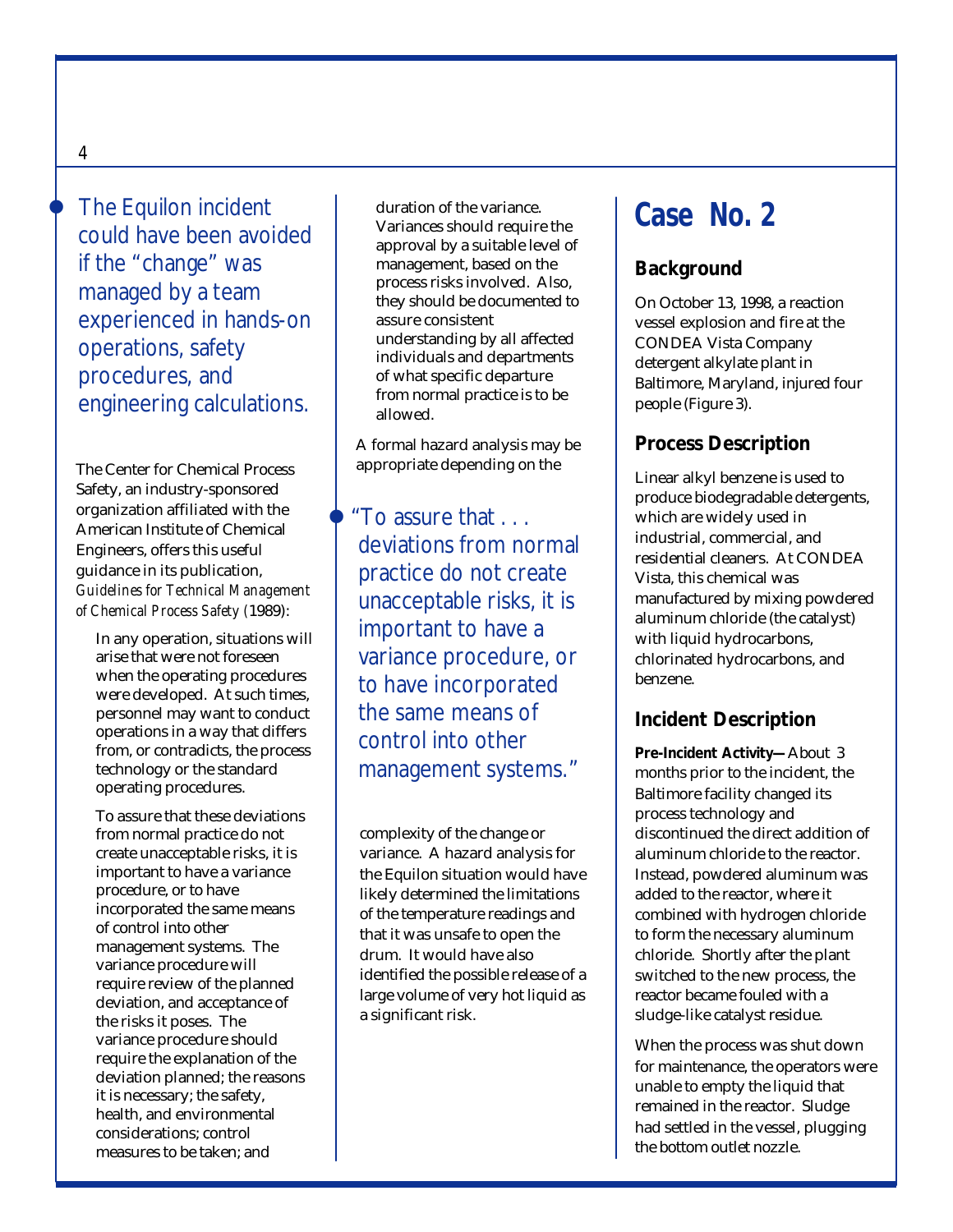



Unsuccessful attempts were made to clear the nozzle by injecting high-pressure nitrogen into the piping. The reactor was also flushed with a high flow of oil for several hours, but this too failed to clear the plugging.

The following day, excess liquid was removed from the reactor through a side nozzle, and a sample of the remaining sludge was extracted. The next morning, the sample was given to a plant chemist, who was asked for advice on dissolving the remaining sludge.

**Reactivity Testing—**The chemist first conducted a laboratory experiment to check whether fresh powdered aluminum catalyst reacted with water. He concluded that it did not. (Facility personnel were aware that aluminum chloride reacts with water, releasing heat.) When the sludge

sample was tested, it reacted with water, yielding a white gas (hydrochloric acid) and generating heat. Although the chemist tested various aqueous solutions, he concluded that water—in spite of its reactivity with the sludge—was an appropriate solvent for clearing the sludge from the reactor.

Later that morning, the technology manager assigned an engineer to work with the chemist in solving the plugging problem. The engineer estimated the volume of solid in the reactor and performed some calculations for potential energy release and for the ability of water to absorb the heat generated. Together, the chemist and the engineer recommended that water be added to the reactor to dissolve the solids. They suggested an 8:1 ratio, with the water added at as fast a rate as possible. This approach was based on the idea that rapidly adding a surplus volume of water would absorb the energy released by the reaction and minimize the temperature rise.

**Addition of Water and Steam to Reactor—**Water was added to the reactor while the vessel agitator was running. A temperature indicator in the control room

recorded a 5 to 10 degree Celsius (°C) temperature rise. After observing the reactor temperature stabilize, the chemist and the engineer went home for the night.

Because the process supervisor had not been in the plant that day, the shift supervisor spoke to him by telephone and suggested injecting a short burst of steam at the bottom nozzle of the reactor. The process supervisor agreed. The shift supervisor wrote a one-line instruction for the night shift to use steam to clear the plugging.

The two shift supervisors had a brief conversation at shift turnover. The night shift supervisor understood that he was to use steam to break up the plug. However, the procedure intended by the day shift supervisor and the process supervisor—though not detailed—was to inject a short burst of steam, not to apply it continuously.

The night shift supervisor instructed an operator to add steam to the reactor. Minutes after the operator started to continuously inject the steam, it reacted with the metallic aluminum and the aluminum chloride residue in the sludge. The reactor vessel exploded (Figure 4).

**Effects of Explosion and Fire***—*No one was present in the immediate vicinity of the reactor when it exploded, and there were no fatalities. Two employees and one contractor received first- and second-degree burns; they were wearing fire-resistant work clothing, which provided a measure of protection. Another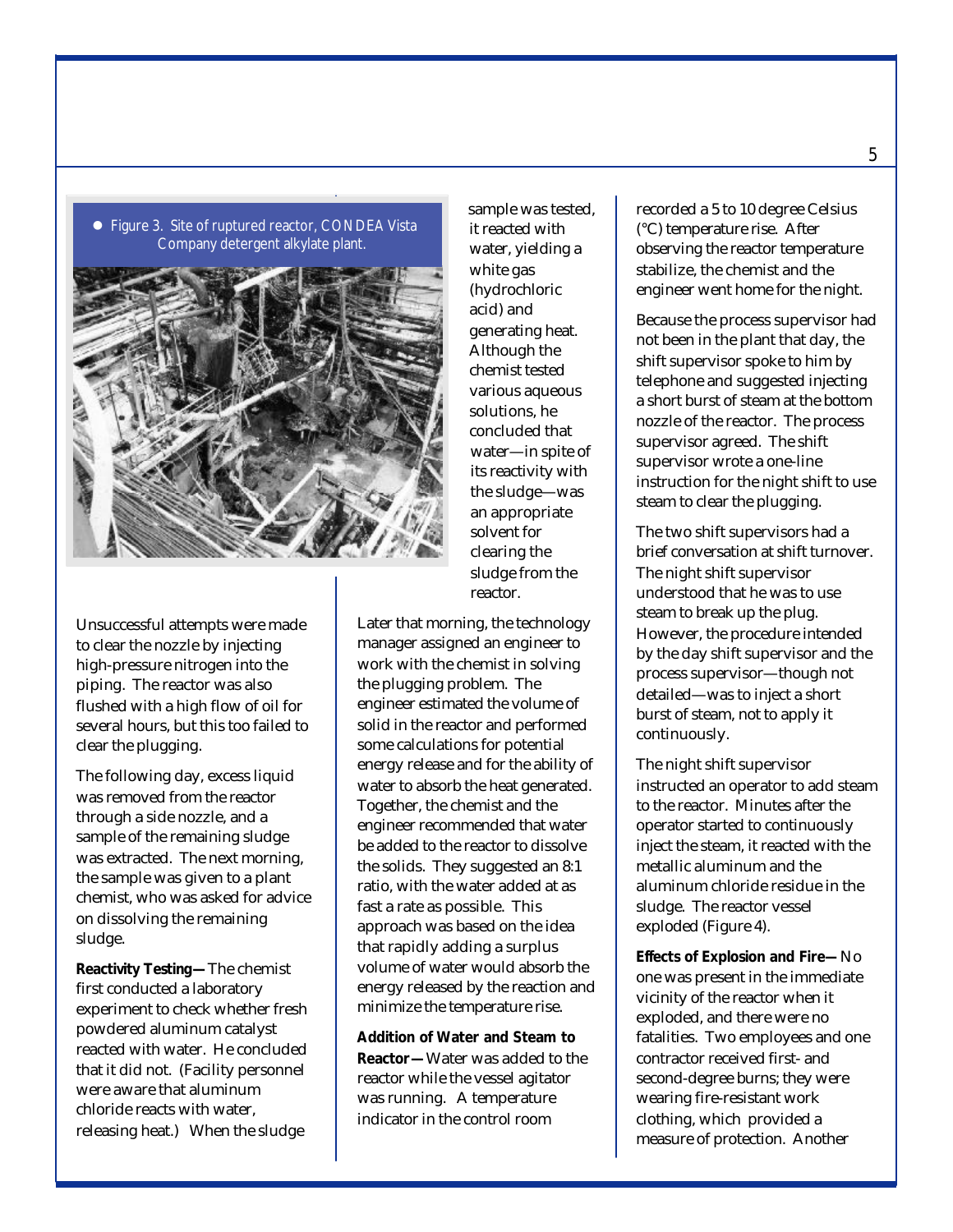contractor injured his back when he fell. Property damage was estimated at \$13 million.

#### **Lessons Learned**

From both a project and an operational standpoint, the incident at CONDEA Vista emphasizes the importance of systematically managing changes. Post-incident investigations noted that the density of the new catalyst (powdered aluminum) was higher than that of aluminum chloride. The higher density material combined with problems related to initial overfeeding of the aluminum—overtaxed the mixing capability of the agitator and allowed aluminum to settle in the bottom of the reactor, where it plugged the lower nozzle and accumulated as sludge.

The plan devised by the chemist and the engineer for dissolving the sludge posed hazards. Of particular concern were the following:

- Gases<sup>2</sup> that evolved during the bench-scale tests could vent freely. However, the reactor though equipped with vent piping and a relief system presented a much more contained environment. The amount of reactive material involved was much greater; the scale-up factor was large.
- $\bullet$  The concept of absorbing the energy of reaction by means of quickly adding a surplus of a

#### ● Figure 4. CONDEA Vista plant fire.



The higher density material—combined with problems related to initial overfeeding of the aluminum—overtaxed the mixing capability of the agitator and allowed aluminum to settle in the bottom of the reactor, where it plugged the lower nozzle and accumulated as sludge.

reactive substance (water) was potentially hazardous. Although the concept was feasible, it required precise execution. The water would

have to be added quickly and without interruption to avoid a significant heat release.

• The temperature-sensing device did not accurately indicate the process temperature because it was located in a stagnant pipeline between the reactor and another vessel. The chemist and the engineer relied on misleading temperature indications when they noted the stabilization of the reactor temperature before leaving for the day.

A hazard analysis of the proposed procedure could have assisted in the identification of potential safety issues. Ideally, the extent of analysis undertaken should be tailored to the degree of risk.

The CONDEA Vista incident also highlights the importance of preparing written procedures for

<sup>2</sup> At higher temperatures, water can react with aluminum to form hydrogen. Water can also react with aluminum chloride to produce hydrogen chloride, which—in turn—can react with aluminum to produce hydrogen.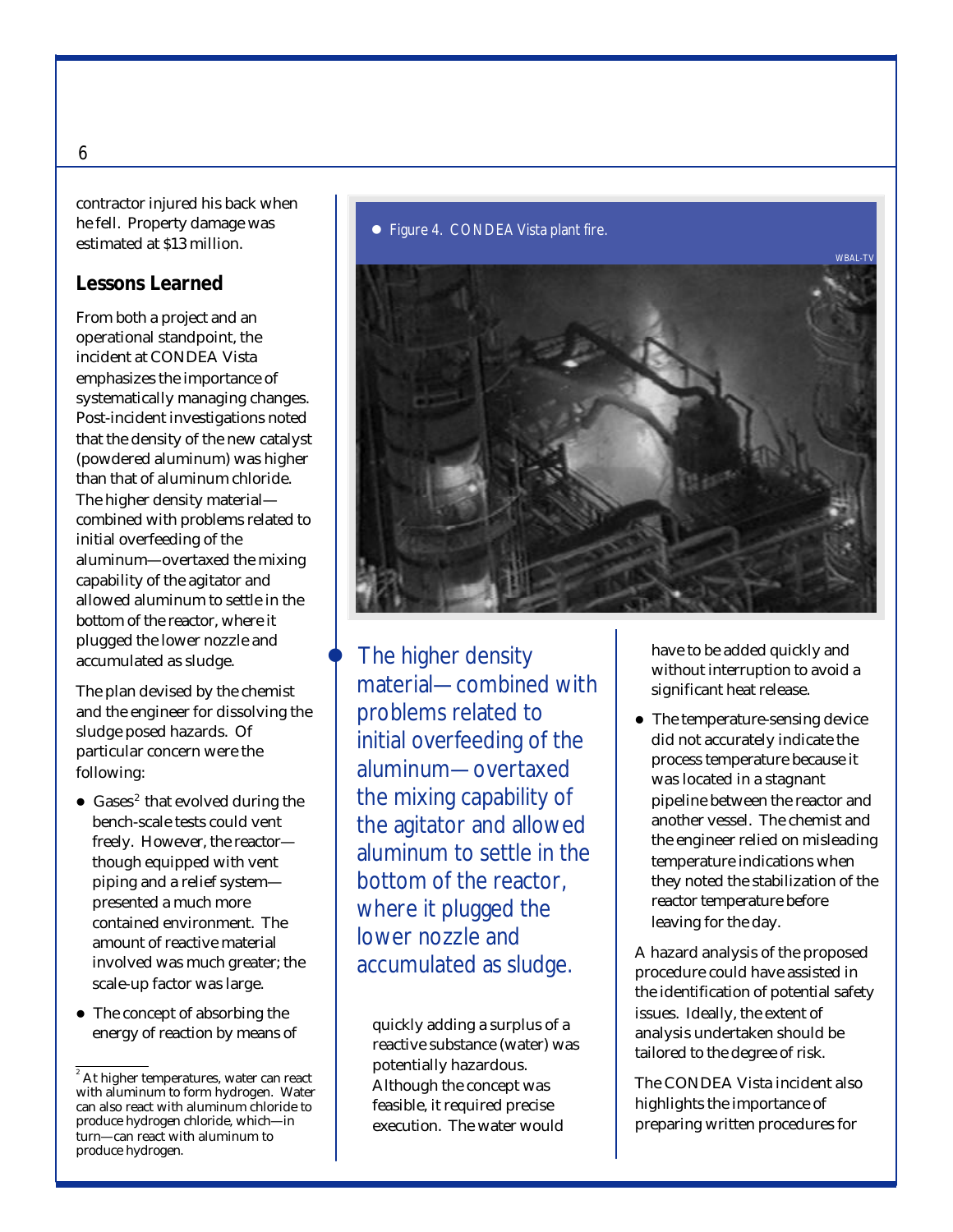variances in operating conditions and practices. In this case, the absence of written instructions increased the likelihood of miscommunication between the two shift supervisors, which led to the unsafe application of steam in the reactor vessel.

l . . . the absence of written instructions increased the likelihood of miscommunication between the two shift supervisors, which led to the unsafe application of steam in the reactor vessel.

Another lesson learned is the value of having an authorization or approval step as part of an MOC system for abnormal situations. If such a procedure had been in place, a technical manager would have reviewed the proposed procedure and may have detected its deficiencies.

### **Summary**

Neither the Equilon Enterprises oil refinery fire nor the CONDEA Vista Company explosion and fire involved emergencies that required rapid decision making. In each instance, time was available to look into the circumstances more thoroughly. Each situation could have been avoided with a more analytical and structured approach to problem solving.

Neither the Equilon Enterprises oil refinery fire nor the CONDEA Vista Company explosion and fire involved emergencies that required rapid decision making . . . Each situation could have been avoided with a more analytical and structured approach to problem solving.

The Occupational Safety and Health Administration's (OSHA) Process Safety Management standard and the U.S. Environmental Protection Agency's (EPA) Risk Management Plan require covered facilities to manage changes systematically. It is good practice to do so, irrespective of the specific regulatory requirements.

If your organization has an MOC policy, review it to be sure that it

covers operational variances in addition to physical alterations. If you do not have a systematic method for handling changes, develop and implement one.

If your organization has an MOC policy, review it to be sure that it covers operational variances in addition to physical alterations.

To maximize the effectiveness of your MOC system, include the following activities:

- Define safe limits for process conditions, variables, and activities—and train personnel to recognize significant changes. Combined with knowledge of established operating procedures, this additional training will enable personnel to activate the MOC system when appropriate.
- Apply multidisciplinary and specialized expertise when analyzing deviations.
- Use appropriate hazard analysis techniques.
- $\bullet$  Authorize changes at a level commensurate with risks and hazards.
- $\bullet$  Communicate the essential elements of new operating procedures in writing.
- **Communicate potential hazards** and safe operating limits in writing.